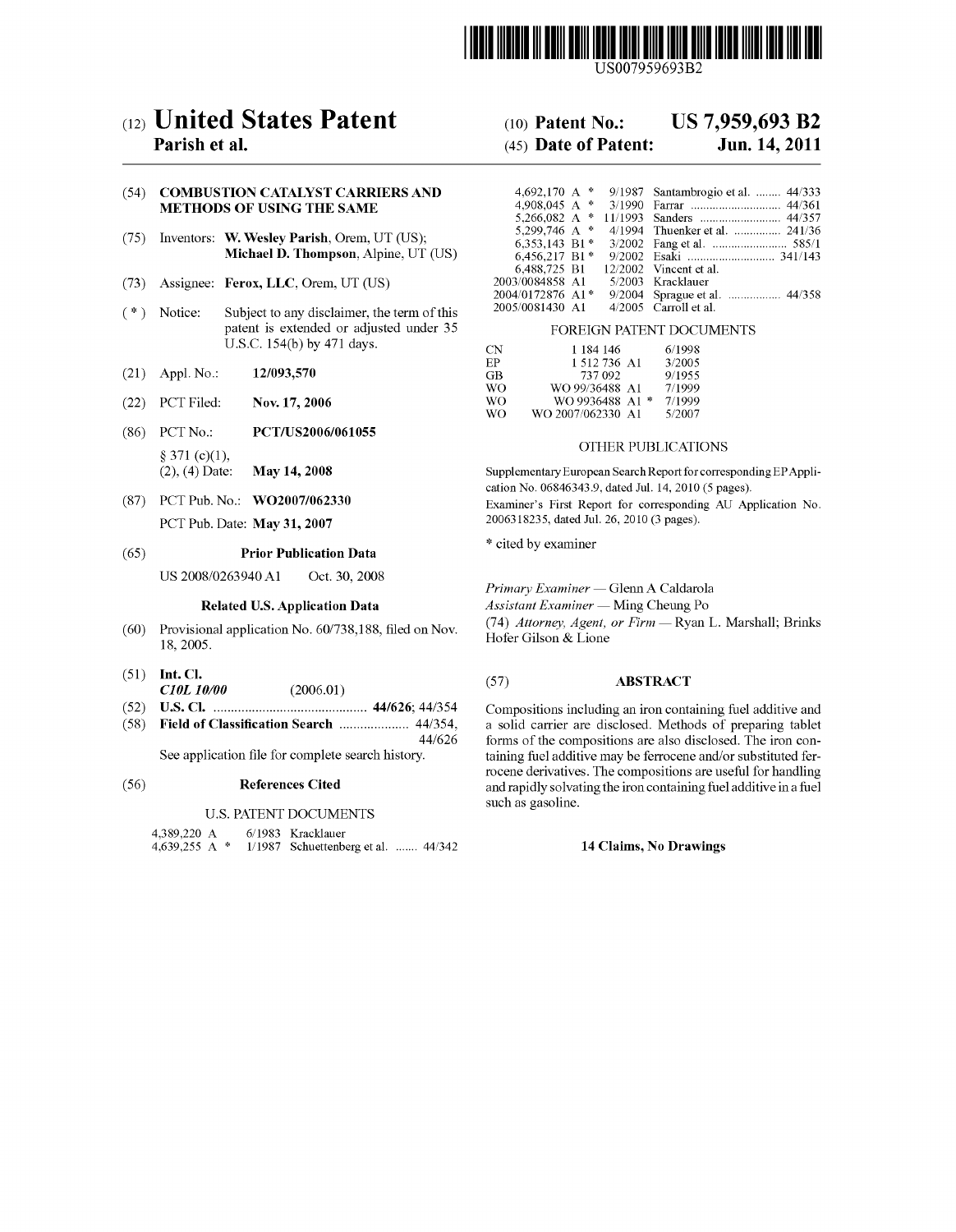$\overline{\mathbf{S}}$ 

# COMBUSTION CATALYST CARRIERS AND METHODS OF USING THE SAME

# CROSS REFERENCE TO RELATED APPLICATIONS

The present patent document claims the benefit of priority to PCT Patent Application No. PCT/US2006/061055, filed Nov. 17, 2006, and entitled "COMBUSTION CATALYST CARRIERS AND METHODS OF USING THE SAME," and 10 claims the benefit of the filing date under  $35 U.S.C. §119(e)$  of Provisional US. Patent Application Ser. No. 60/738,188, filed Nov. 18, 2005, the entire contents of each of which are incorporated herein by reference.

# BACKGROUND OF THE INVENTION

1. Technical Field of the Invention

This invention relates to iron containing fuel additive com positions and methods of preparing the same.

Increasingly, fuel sources are augmented With a variety of additives to enhance many aspects of burning and combustion processes. Iron containing fuel additives have been found useful for such purposes. A problem frequently encountered in the addition of fuel additives is the difficulty in handling the  $25$ additive before and during fuel supplementation. For example, iron containing fuel additives can be highly insoluble and fail to both produce the desired enhancement and cause additional undesirable effects, such as fuel line occlusion. There is therefore a need for improved fuel addi-30 tives.

2. Brief Summary of the Invention

The present invention is directed to compositions and methods for preparing those compositions that can be more easily handled, improve an additive's salvation in fuel, and 35 promote achieving the fuel additives' enhancement Without occluding fuel lines. Such a composition can be rapidly soluble When added to a fuel or When fuel is added to a storage tank. Rapid solubility Would promote homogenous blending of the iron containing fuel additive. A solid composition 40 before dissolution can be advantageous over liquid composi tions for ease of application and storage.

# DETAILED DESCRIPTION OF THE INVENTION

#### Definitions

As used herein, the term "lower alkyl" means a straight chain or branched alkyl group of from 1 to 6 carbon (C1 -C6) atoms. Examples include: methyl, ethyl, l-propyl and 2-pro pyl, l-butyl, 2-butyl, 2-methyl-l-propyl, l,l-dimethylethyl, 50 l-pentyl, 2-pentyl, 3 -pentyl, 2-methyl- l -butyl, 3-methyl-l butyl, 2,2-dimethylpropyl, l-hexyl, 2-hexyl, 3-hexyl, 2-me thyl- l -pentyl, 3-methyl- l -pentyl, 4-methyl-l -pentyl, 3 ,3 dimethyl-l -butyl, 3 ,3 -dimethyl-2 -butyl, 2-ethyl-l -butyl and the like. 55

As used herein, the term "longer length alkyl" means a straight chain or branched alkyl group of from 7 to 12 carbon atoms. Examples include: C7-Cl2 such as: l-heptyl, 2-hep tyl, 3 -heptyl, 4-heptyl, 2-methyl- l -hexyl, 4-methyl-l -hexyl, 5-methyl-l-hexyl, l-octyl, 2-octyl, 3-octyl, 4-octyl, 6-me 60 thyl- l -heptyl, 5 ,5 -dimethyl-l -hexyl, 2-ethyl-l -hexyl, 2-me thyll-l -heptyl, 2-propyl- l -pentyl, l -nonyl, 2-nonyl, 2-ethyl  $2$ -methyl-1-hexyl, 4-methyl-1-octyl, 3,5,5-trimethyl-1hexyl, l-decyl, 2-decyl, 4-ethyl- l -octanyl, 2-methyl-l -nonyl, 4-methyl-l -nonyl, 8-methyl- l -nonyl, l -undecyl (l -hende 65 cyl), 2-undecyl, 7-methyl-1-decyl, 1-dodecyl, 5-dodecyl, 2-butyl- l -octyl, l0-methyl- l -undecyl, and the like.

As used herein, the term "alkyl" means a straight chain or branched alkyl group of from 1 to 12 carbon atoms. Examples include those provided for loWer alkyl and longer length alkyl and the like.

As used herein, the term "cycloalkyl" means a monocyclic or polycyclic hydrocarbyl group. Illustrative examples include cyclopropyl, cycloheptyl, cyclooctyl, cyclodecyl, cyclobutyl, adamantyl, norpinanyl, decalinyl, norbornyl, cyclohexyl, and cyclopentyl. Cycloalkyl groups may be unsubstituted or substituted.

20 tuted or substituted. The term "aryl" means an aromatic carbocyclic ring having from 6 to 14 carbon atoms. Illustrative examples of an aryl group or radical include phenyl, l-naphthyl, 2-naphthyl, l-anthryl, 2-antrhyl, 9-anthryl, l-phenanthryl, 2-phenan thryl, 3-phenanthryl, 4-phenanthryl, 5-phenanthryl, and the like; including fused ring systems With rings that have less than 6 carbons such as l-acenaphthyl, 3-acenaphthyl, 4-acenaphthyl, 5-acenaphthyl, l-aZulyl, 2-aZulyl, 4-aZulyl, 5-aZulyl, 6-aZulyl and the like. Aryl groups may be unsubsti

As used herein, the term "alkoxy" means an alkyl group bonded to an oxygen atom Where alkyl has the meaning as defined above. Representative examples of alkoxy groups include methoxy, ethoxy, tert-butoxy, propoxy, and isobutoxy and include the (Cl -Cl2)alkoxy groups.

As used herein, the term "acyl" or "ketone" means a group derived from an organic acid (-COOH) by substituting the hydroxy group (-OH) with alkyl, cycloalkyl, and aryl where those terms have the meaning as defined above. Examples include  $C(=O)$ alkyl,  $C(=O)$ cycloalkyl,  $C(=O)$ aryl.

As used herein, the term "ester" means a group derived from an organic acid  $(-COOH)$  by substituting the hydroxy group  $(-OH)$  with alkoxy, where alkoxy has the meaning defined above. Examples include  $C(=O)$ Oalkyl,  $C(=O)$ Ocycloalkyl, C(=O)Oaryl, where alkyl, cycloalkyl, and aryl have the meanings defined above.

As used herein, the term "aldehyde" means a group derived from an organic acid (-COOH) by substituting the hydroxy group  $(-OH)$  with hydrogen. Examples include alkylC  $(=O)H$ , cycloalkylC $(=O)H$ , arylC $(=O)H$ , and C $(=O)H$ , where alkyl, cycloalkyl, and aryl have the meanings defined above.

45 (aryl), C(=O)N(alkyl)(alkyl), C(=O)N(alkyl)(cycloalkyl), As used herein, the term "alkylamide" means a group such as, C(=O)NHalkyl, C(=O)NH(cycloalkyl), C(=O)NH C(O)N(alkyl)(aryl), C(=O)N(cycloalkyl)(cycloalkyl),  $C(\equiv O)N(cycloalkyl)(aryl), C(\equiv O)N(aryl)(aryl), where$ alkyl, cycloalkyl, and aryl have the meanings defined above.

As used herein, the term "hydroxyalkyl" means an HO alkyl-group or radical Wherein alkyl has the meaning as defined above.

As used herein, the term "heterocyclic" means a cyclic hydrocarbon With at least one carbon substituted With a het eroatom. Examples include pyrrole, pyridyl, furfuyl, and the like.

As used herein, the term "alkene" or "alkylene" means an alkyl radical or group with one unit of unsaturation between adjacent carbons (a carbon-carbon double bond) having from 2 to 12 carbon atoms and includes, for example, ethenyl, l-propenyl, 2-propenyl, l-butenyl, 2-butenyl, l-pentenyl, 2-pentenyl, 3-methyl-3-butenyl, l-hexenyl, 2-hexenyl, 3-hexenyl, 3-heptenyl, l-octenyl, l-nonenyl, l-decenyl, l-undecenyl, l-dodecenyl, and the like.

As used herein, the term "iron containing fuel additive" means ferrocene and ferrocene derivatives. Examples include<br>dicyclopentadienyliron, di(methylcyclopentadienyl)iron, di(methylcyclopentadienyl)iron, di(ethylcyclopentadienyl)iron, methylferrocene, ethylfer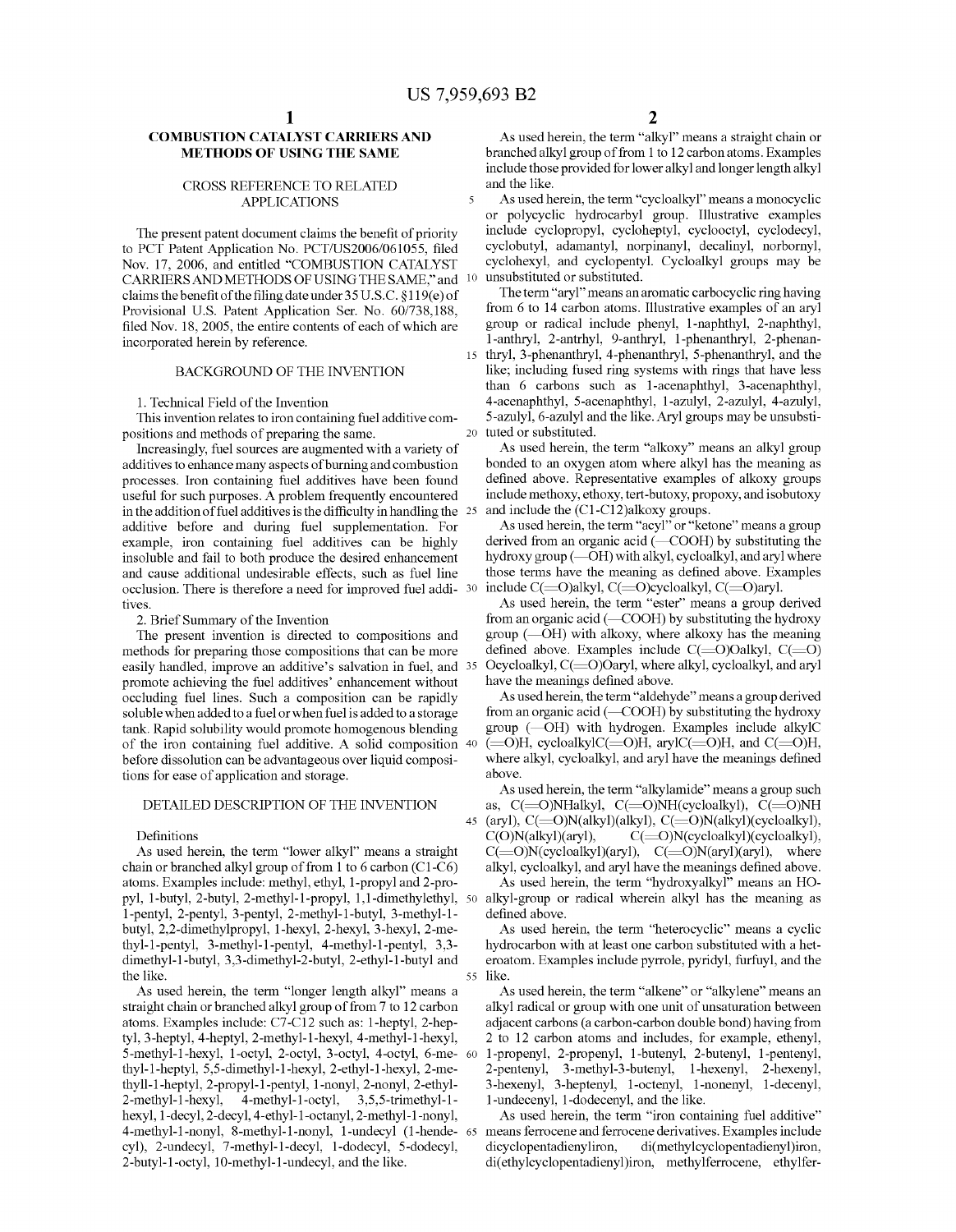5

rocene, propylferrocene, isopropylferroccene, n-butylfer rocene, dihexylferrocene, phenylferrocene, m-tolylfer rocene, didecylferrocene, dicyclohexylferrocene, and dicyclopentylferrocene. Other examples include dialkylami nomethylferrocene.

As used herein, the term "solid carrier" means a substance used in association With an iron containing fuel additive to aid in the application of the iron containing fuel additive. The term also means a material that is a solid beloW a temperature of 40 $\degree$  C. (a solid with a melting point above 40 $\degree$  C.) in that a 10 one cubic inch of material Will substantially sustain its shape under its own weight at  $40^{\circ}$  C. for a period of at least 24 hours. A solid carrier does not include polymeric materials, Waxes, or paraffin waxes.

As used herein, the term "tablet" and "tablets" means a 15 mass of material of any shape and may synonymously include pellets, pills, grains, dosing units, balls, spheres, cubes, and the like.

As used herein, the term "combustion additives" means any ingredient added to affect the storage, preservation, and 20 use of fuels such as cetane improvers, antioxidants, stabilizers, combustion improvers, emission reducers, and the like.

As used herein, the term "hydrocarbon" means any ali phatic including alkyl, cycloalkyl, aryls, heteroaryl, Whether branched or unbranched as Well as linear and branched alk 25 enes, cycloalkenes, and arylalkenes.

In accordance With this invention, the effectiveness of iron containing fuel additives is improved by formulating a com position to include an iron containing fuel additive and a solid carrier. The invention also includes processes for preparing a 30 tablet form of an iron containing fuel additive for combining with various fuels such as gasoline or diesel fuel.

In one aspect, a composition is provided that may be added to a fuel. The composition includes an iron containing fuel additive and a solid carrier. In some examples, the composi- 35 tion consists of only these two constituents. In other examples, the composition may be augmented by other constituents such as combustion additives. The composition may be useful for forming tablet dosage forms.

In another aspect, a method is provided to form fuel addi- 40 tive tablets. In a first method, preparing the fuel additive tablet involves providing an iron containing fuel additive, providing a solid carrier, and combining the iron containing fuel addi tive and solid carrier to form a mixture. In some examples, the method may also involve compressing the mixture into a 45 tablet. In some examples, the method may also involve reduc ing the mixture to a desirable particle size (conducive to compression or compaction) and compressing the mixture into a tablet. The order of any steps to carry out the process can vary and still results in an acceptable tablet. Particle siZes 50 can range from 0.0001 mm to 3 mm.

In another aspect, a method is provided to form fuel addi tive tablets. Preparing the fuel additive tablet With this second technique involves providing an iron containing fuel additive, providing a solid carrier, melting the iron containing fuel 55 additive, melting the solid carrier, combining the iron containing fuel additive and the solid carrier to form a mixture or a solution, and cooling the mixture or solution to produce a solid mixture or a solid solution. In some examples, the method may also involve forming the mixture into a tablet. In 60 some examples, the method may also involve reducing the mixture to a desired particle size such as by pulverizing, grinding, or the like, folloWed by compressing the mixture into a tablet. In some examples, the cooling step is conducted in a shaped mold. 65

The tablet forms created by the processes of the invention can be useful in improving handling of iron containing fuel additives before mixing With a combustion fuel. The tablet forms also can be useful for enhancing dissolution in fuels more rapidly than the undiluted iron containing fuel additive itself.

Combustible Fuels

As required by a particular process or combustor, any suit able fuel can be treated or combined With a composition described herein. For example, the fuel may be an open flame fuel or a combustion fuel, such as blends of fuels, distillate fuels, including diesel fuel, e. g., No. 2 diesel fuel, gasoline, jet fuel, e.g., Jet A, or the like, and biologically-derived fuels, such as mono-alkyl ester based oxygenated fuel, i.e., fatty acid esters, triglycerides, soybean oil, Canola oil, and/or tal loW. Other hydrocarbons including liquids, gases, e.g., natu ral gas or fuel derived from gases and/or emulsion compo nents can be employed. Other examples of fuels include oil fired burner heating device fuels, such as kerosene, alcohols, oils, greases, and asphalts.

Iron Containing Fuel Additives

Examples of combustion catalysts include ferrocene and its derivatives represented by the formula:



where each R and R' are independently selected from hydrogen, alkyl, cycloalkyl, aryl, alkoxy, ketone, ester, aldehyde, are not limited to, dicyclopentadienyliron, di(methylcyclopentadienyl)iron, di(ethylcyclopentadienyl)iron, methylfer rocene, ethylferrocene, propylferrocene, isopropylferroc cene, n-butylferrocene, dihexylferrocene, phenylferrocene, m-tolylferrocene, didecylferrocene, dicyclohexylferrocene, and dicyclopentylferrocene. Other examples include dialky laminomethylferrocene.

In some examples, the iron containing fuel additive may be a liquid, such as butylferrocene. In other examples, the iron containing fuel additive may be a solid.

Carrier

The solid carrier used in the compositions and methods described herein, include those carriers Which are soluble in a fuel and are sufficient to release the additive or additives into the fuel. Furthermore, the carrier may include those Which, When compressed, are capable of holding its shape in com bination With the iron containing fuel additive. The carrier can also be compatible With mechanical elements used in burning or combusting fuels. The carrier can also be burned itself. Useful solid carriers include non-paraffinic hydrocarbons, a single oxygen-bearing hydrocarbon, and mixtures thereof. Examples of such carriers include biphenyl, l-naphthol, 2-naphthol, diphenylmethane, hexadecanol, tritylalcohol, adamantane, terphenyl, p-tert-butylphenol, acenapthene, triphenylmethane. In some examples, the solid carrier is a single oxygen-bearing hydrocarbon such as an alcohol, ether, aldehyde, or ketone. In other examples, the solid carrier is an aromatic hydrocarbon. In some examples, the solid carrier is an unsaturated hydrocarbon such as linear and branched alk enes, cycloalkenes, and arylalkenes.

Carriers with high melting points, typically between 40 and  $150^{\circ}$  C. and which may be sparingly soluble in a fuel, are not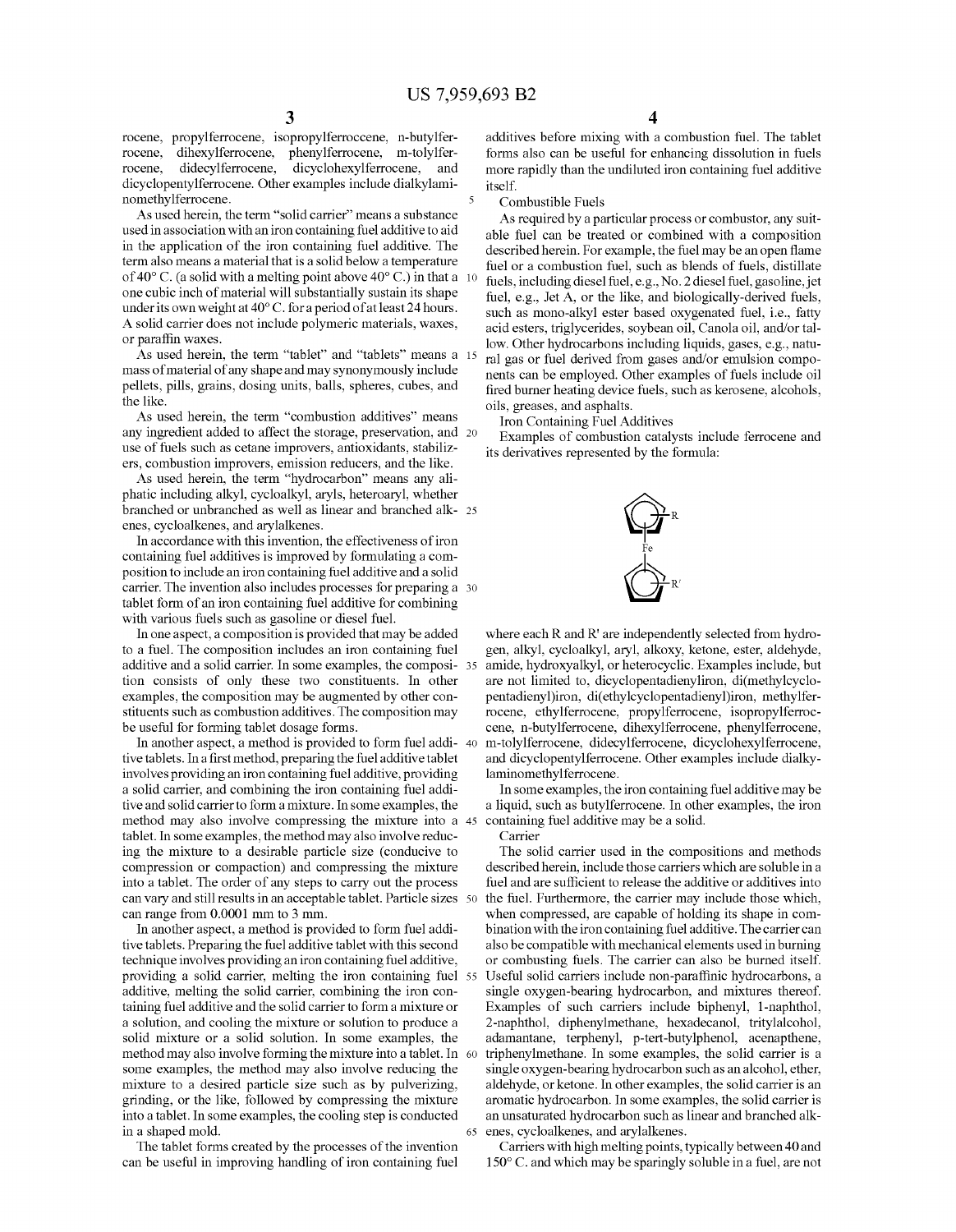desirable. Time release or sustained release carriers are not desirable. Waxes can compromise the burn rate of a fuel, possibly affecting engine performance in combustion appli cations. Waxes can also serve as nucleation sites and accu mulate, even occlude mechanical passageways, especially in cold climate conditions.

The solid carrier may also be in the form a binary, ternary, etc. mixtures. These mixtures may include one or more non paraffinic hydrocarbons, a single oxygen-bearing hydrocarbons, and mixtures thereof, such as the mixture formed When using both adamantane and biphenyl. In some examples, the carrier can also serve a duel function as being another additive itself.

In one aspect, the selection of solid carrier can be directed to maximizing the melting point of the composition while 15 maintaining an adequate solvation in a fuel. For example, a high melting point enables the iron containing fuel additive and compositions With the same to be handled in hot environ ments.

Other Additives

Additional additives may be added to the compositions. One such additive can be a dye. An acceptable dye can be any dye that provides a distinctive color to the composition that might alloW an observer to distinguish the composition from other materials or that the composition is present in fuel.

Another such additive can be a detergent/dispersant. An acceptable detergent/dispersant can be any detergent/dispers ant that assist in removing residue from mechanical parts in contact With fuel. Examples include polyisobuteneamines which are obtainable, according to EP-A 244 616, by hydro- 30 formylation of highly reactive polyisobutene and subsequent reductive amination With ammonia, monoamines or polyamines, such as dimethyleneaminopropylamine, ethyl enediamine, diethylenetriamine, triethylenetetramine or tet raethylenepentamine; (b) poly(iso)buteneamines Which are 35 obtainable by chlorination of polybutenes or polyisobutenes having double bonds predominantly in the  $\beta$  and  $\gamma$  position and subsequent amination With ammonia, monoamines or the abovementioned polyamines; (c) poly(iso)buteneamines Which are obtainable by oxidation of double bonds in poly 40 (iso)butenes With air or oZone to give carbonyl or carboxyl compounds and subsequent amination under reducing (hy drogenating) conditions; (d) polyisobuteneamines Which are obtainable, according to DE-A 196 20 262, from poly isobutene epoxides by reaction With amines and subsequent 45 dehydration and reduction of the aminoalcohols; (e) if required, hydroxyl-containing polyisobuteneamines which are obtainable, according to WO-A 97/03946, by reaction of polyisobutenes having an average degree of polymerization P of from 5 to 100 With nitrogen oxides or mixtures of nitrogen 50 oxides and oxygen and subsequent hydrogenation of these reaction products; (f) hydroxyl-containing polyisobuteneam ines Which are obtainable, according to EP-A 476 485, by reaction of polyisobutene epoxides with ammonia, monoamines or the abovementioned polyamines; (g) polyetheramines 55 Which are obtainable by reaction of C2- to C30-alkanols, C6 to C30-alkanediols, mono- or di-C2- to C30-alkylamines, C1- to C30-alkylcyclohexanols or C1- to C30-alkylphenols with from 1 to 30 mol of ethylene oxide and/or propylene oxide and/or butylene oxide per hydroxyl or amino group and 60  $\,$ subsequent reductive amination With ammonia, monoamines or the abovementioned polyamines, it also being possible to use polyetheramines having a carbamate structure; and, (h) "polyisobutene Mannich bases" Which are obtainable, according to EP-A 831 141, by reaction of polyisobutene- 65 substituted phenols With aldehydes and monoamines or the abovementioned polyamines. Conventional dispersants are,

for example, imides, amides, esters and ammonium and alkali metal salts of polyisobutenesuccinic anhydrides, Which are used in particular in lubricating oils, but some of Which are also used as detergents in fuel compositions.

Yet another additive can be an antioxidant. An acceptable antioxidant can be any antioxidant that provides protection against reaction of the fuel prior to burning. Examples include phenolic antioxidants, amine antioxidants, sulfurized phenolic compounds, and organic phosphites among others. Examples also include hindered phenolic compounds such as 2,6-di-tert-butylphenol, 4-methyl-2,6-ditertbutylphenol, 2,4 di-methyl-6-tert-butyl phenol, 4,4'-methylenebis(2,6-di-tert butyl phenol), and mixed methylene bridged polyalkyl phe nols. Further examples include aromatic amine compounds such as the cycloalkyl-di-alkyl amines and phenylenedi amines.

20 emulsions. Examples include organic sulfonates, polyoxy Still another additive can be a demulsifier. An acceptable demulsifier can be any demulsifier that provides to destabilize alkylene glycols, and oxyalkylated alkylphenolic resins, and the like.

25 retards or stops chemical reactions that degrade mechanical Another additive can be a corrosion inhibitor. An accept able corrosion inhibitor can be any corrosion inhibitor that parts in contact With a fuel. Examples include dimmer and trimer acids, such as are produced from tall oil fatty acids, oleic acid, linoleic acid, or the like. Other examples include alkenyl succinic acid and alkenyl succinic anhydride such as tetrapropenyl succinic acid, tetrapropenylsuccinic anhydride, tetradecenylsuccinic acid, tetradecenylsuccinic anhydride, hexadecenylsuccinic acid, hexadecenylsuccinic anhydride, and the like. Still other examples include the half esters of alkenyl succinic acids having 8 to 24 carbon atoms in the alkenyl group With alcohols such as the polyglycols.

Proportions

The amount of any iron containing fuel additive and solid carrier, as Well as any other additive may vary depending upon the needs and conditions associated With the fuel and its use. Generally, the additives may be blended or otherwise mixed at any suitable ratio to give a desired release rate When the composition is placed in contact With a fuel. Typically, ratios of iron containing fuel additive to solid carrier can be at a ratio of from about 9:1 to about 1:500. In some examples, the ratio of iron containing fuel additive to carrier is from about  $1:50$  to about  $1:10$ . A test to determine the visual clarity (a measure of solubility) of the composition in a fuel involves addition of  $0.3$  g to  $1.0$  g of a pelletized material to a glass vessel and visual observation as to Whether solid particles are present after a specified period of time, for example, 30 minutes.

The relative proportion of the fuel additive in the compo sition may be expressed in terms of Weight percent. In some examples, the composition includes less than about 90% iron containing fuel additive. In other examples, the composition includes less than about 70% iron containing fuel additive. In still other examples, the composition includes less than about 50% iron containing fuel additive. In more examples, the composition includes less than about 30% iron containing fuel additive. In additional examples, the composition includes less than 15% iron containing fuel additive. In still more examples, the composition includes less than 10% iron containing fuel additive. In even more examples, the compo sition includes less than 7% iron containing fuel additive. In even other examples, the composition includes less than 5% iron containing fuel additive. In yet other examples, the com position includes less than about 3% iron containing fuel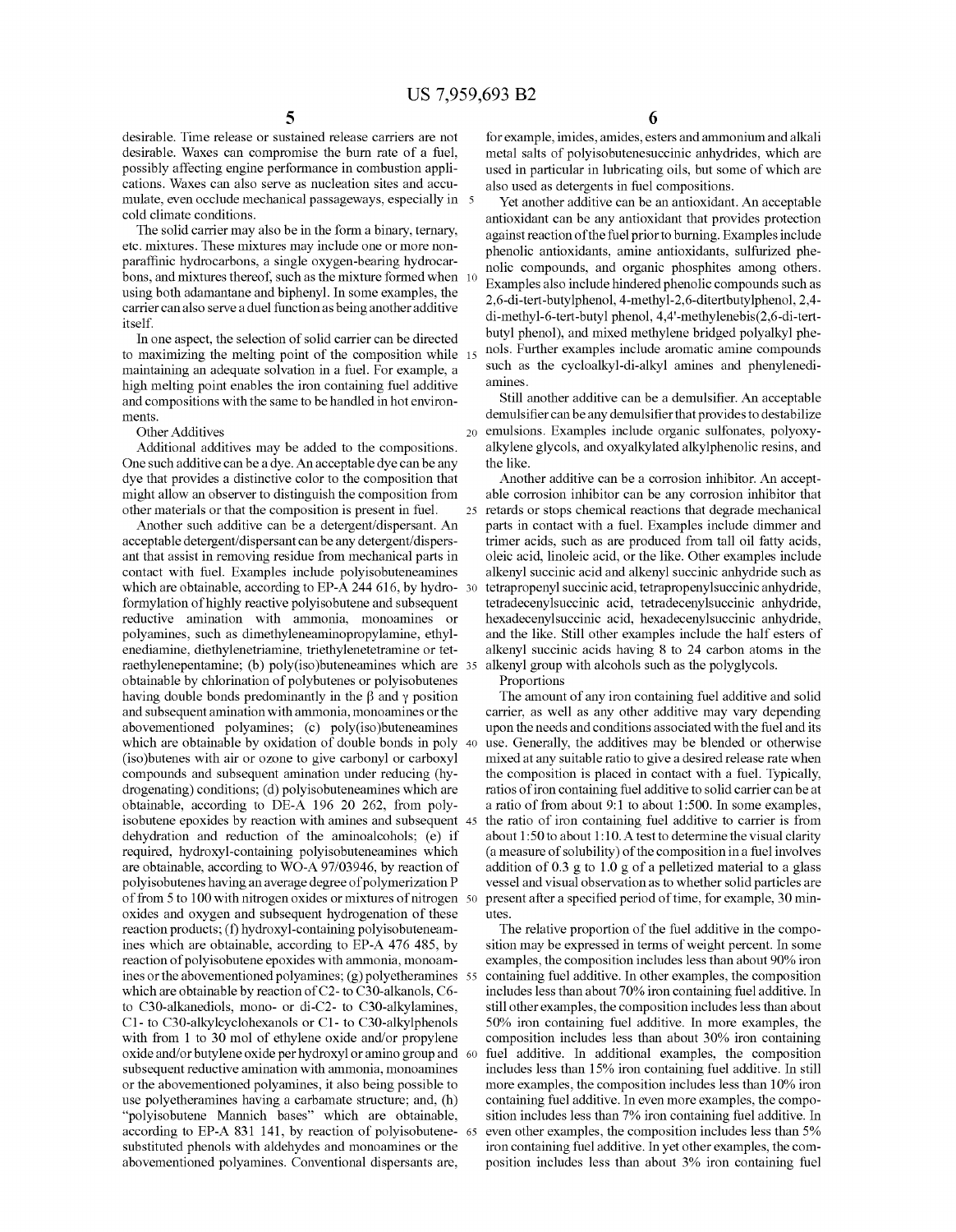$10$ 

30

35

40

55

65

additive. In yet more examples, the composition includes less than about 1% iron containing fuel additive.

The relative proportion of the iron containing fuel additive once dissolved in a fuel stream can vary. In some examples, the amount of iron containing fuel additive is less than about 1000 ppm. In other examples, the amount of iron containing fuel additive is less than about 650 ppm. In still other examples, the amount of iron containing fuel additive is less than about 450 ppm. In more examples, the amount of iron containing fuel additive is less than about 250 ppm. In addi tional examples, the amount of iron containing fuel additive is less than about 100 ppm. In still more examples, the amount of iron containing fuel additive is less than about 50 ppm. In even more examples, the amount of iron containing fuel addi tive is between about 10 and about 30 ppm.

Solvation

In another aspect, the compositions including an iron con taining fuel additive and solid carrier improve solvation rates compared to the iron containing fuel additive alone or When compared to time release or sustained release materials. Rapid solvation may be desirable When fueling a vehicle, or other combustion engine for homogeneous blending of the iron containing fuel additive and/or other additive. In some examples, the composition can substantially dissolve Within 60 minutes. In other examples, the composition can substan tially dissolve Within 30 minutes. In still other examples, the composition can substantially dissolve Within 15 minutes. In still more examples, the composition can substantially dis solve Within 12 minutes. In even more examples, the compo sition can substantially dissolve Within 10 minutes. In addi tional examples, the composition can substantially dissolve within 7 minutes. In more examples, the composition can substantially dissolve Within 5 minutes. In even more examples, the composition can substantially dissolve Within 3 minutes. 20 25

# EXAMPLES

The present invention is illustrated by the following Examples. It is to be understood, however, that the instant Examples are offered by Way of illustration of the invention and are not to be construed in any manner as limitations thereof. It is also to be understood, that Where designated, some examples are prophetic. 45

# Example 1

In a container, 0.22 g of ferrocene and 2 g of biphenyl Were added and heated to approximately 70° C. The mixture Was stirred until dissolution. The hot solution Was poured into 50 ceramic, pellet-shaped molds and alloWed to cool to room temperature. After cooling, the pellet-shaped material Was removed and each pellet Weighed approximately half a gram.

# Example 2

In a container, 0.22 g of ferrocene and 2 g of 1-naphthol Were added and heated to approximately 95° C. The mixture Was stirred until dissolution. The hot solution Was poured into ceramic, pellet-shaped molds and alloWed to cool to room 60 temperature. After cooling, the pellet-shaped material Was removed and each pellet Weighed approximately 0.3 g.

### Example 3

In a container, 0.3 g of ferrocene, 1.8 g of hexadecanol, and 1.8 g of adamantane Were added and heated to approximately

90° C. The mixture Was stirred until dissolution. The hot solution Was poured into ceramic, pellet-shaped molds and alloWed to cool to room temperature. After cooling, the pellet shaped material Was removed and each pellet Weighed approximately 1.1 g.

# Example 4

In a container, 0.27 g of ferrocene, 2.0 g of hexadecanol, and 1.0 g of adamantane Were added and heated to approxi mately 80° C. The mixture Was stirred until dissolution. The hot solution Was poured into ceramic, pellet-shaped molds and alloWed to cool to room temperature. After cooling, the pellet-shaped material Was removed and each pellet Weighed approximately 0.5 g.

# Example 5

In a container, 0.25 g of ferrocene, 1.6 g of biphenyl, and 1 .9 g of triphenylmethanol Were added and heated to approxi mately 80° C. The mixture Was stirred until dissolution. The hot solution Was poured into ceramic, pellet-shaped molds and alloWed to cool to room temperature. After cooling, the pellet-shaped material Was removed and each pellet Weighed approximately 0.6 g.

# Example 6

In a container, 0.35 g of ferrocene, 2.7 g of biphenyl, and 0.3 g of triphenylmethanol Were added and heated to approxi mately 90° C. The mixture Was stirred until dissolution. The hot solution Was poured into ceramic, pellet-shaped molds and alloWed to cool to room temperature. After cooling, the pellet-shaped material Was removed and each pellet Weighed approximately 0.5 g.

# Example 7

In a container, 0.68 g of ferrocene, 2.7 g of biphenyl, and 0.3 g of triphenylmethanol Were added and heated to approxi mately 80° C. The mixture Was stirred until dissolution. The hot solution Was poured into ceramic, pellet-shaped molds and alloWed to cool to room temperature. After cooling, the pellet-shaped material Was removed and each pellet Weighed approximately 0.8 g.

#### Example 8

In a container, 0.44 g of ferrocene and 8.8 g of acenaphtene were added and heated to approximately 80° C. The mixture Was stirred until dissolution. The hot solution Was poured into ceramic, pellet-shaped molds and alloWed to cool to room temperature. After cooling, the pellet-shaped material Was removed and each pellet Weighed approximately 2.1 g.

### Example 9

In a container, 0.54 g of ferrocene and 10.4 g of butylphenol Were added and heated to approximately 80° C. The mixture Was stirred until dissolution. The hot solution Was poured into ceramic, pellet-shaped molds and alloWed to cool to room temperature. After cooling, the pellet-shaped material Was removed and each pellet Weighed approximately 2.2 g.

### Example 10

In a container, 0.46 g of ferrocene and 9.2 g of terphenyl were added and heated to approximately 80° C. The mixture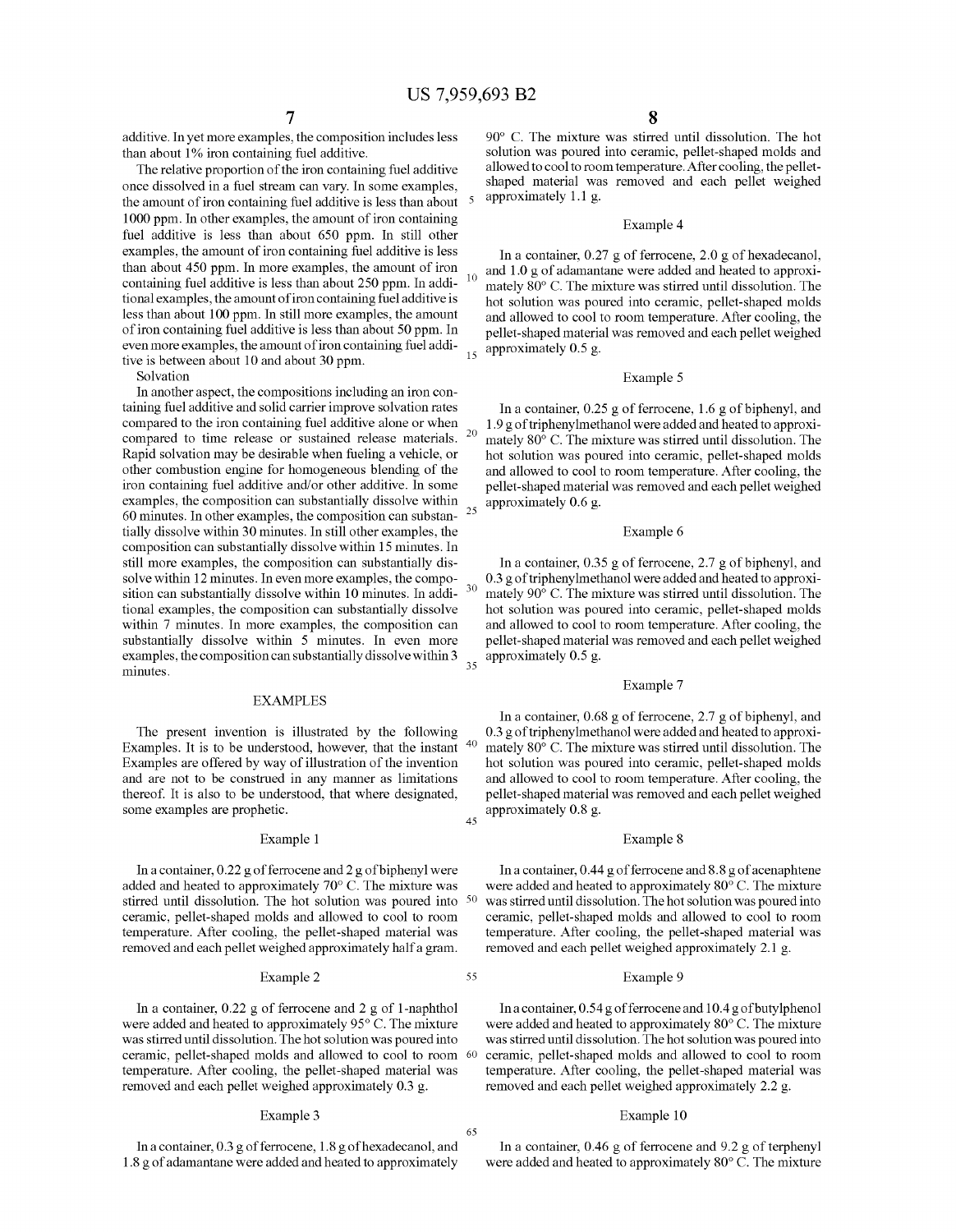5

20

15

25

30

35

40

55

Was stirred until dissolution. The hot solution Was poured into ceramic, pellet-shaped molds and allowed to cool to room temperature. After cooling, the pellet-shaped material Was removed and each pellet Weighed approximately 2.0 g.

#### Example 11

In a container, 0.64 g of ferrocene and 12.7 g of biphenyl were added and heated to approximately  $80^{\circ}$  C. The mixture was stirred until dissolution. The hot solution was noured into  $10^{\circ}$ Was stirred until dissolution. The hot solution Was poured into ceramic, pellet-shaped molds and alloWed to cool to room temperature. After cooling, the pellet-shaped material Was removed and each pellet Weighed approximately 1.9 g.

# Example 12

In a container, 0.59 g of ferrocene, 0.4 g of acenapthene, and 1.1 g of butylphenol Were added and heated to approxi mately 80° C. The mixture Was stirred until dissolution. The hot solution Was poured into ceramic, pellet-shaped molds and alloWed to cool to room temperature. After cooling, the pellet-shaped material Was removed and each pellet Weighed approximately 2.2 g.

# Example 13

In a container, 0.5 g of ferrocene, 0.87 g of butylphenol, and 8.8 g of terphenyl Were added and heated to approximately 80° C. The mixture Was stirred until dissolution. The hot solution Was poured into ceramic, pellet-shaped molds and alloWed to cool to room temperature. After cooling, the pellet shaped material Was removed and each pellet Weighed approximately 2.2 g.

# Example 14

In a container, 0.49 g of ferrocene, 1.1 g of terphenyl, and 8.6 g of biphenyl Were added and heated to approximately 80° C. The mixture Was stirred until dissolution. The hot solution was poured into ceramic, pellet-shaped molds and allowed to cool to room temperature. After cooling, the pellet-shaped material Was removed and each pellet Weighed approximately 2.1 g.

# Example 15

In a container, 1.3 g of ferrocene and 18.7 g of biphenyl were added and heated to approximately 75° C. The mixture Was stirred until dissolution. The hot solution Was poured into ceramic, pellet-shaped molds and alloWed to cool to room 50 temperature. After cooling, the pellet-shaped material Was removed and each pellet Weighed approximately 2.1 g.

### Example 16

In a container, 1.3 g of ferrocene and 18.7 g of biphenyl were added and heated to approximately 75° C. The mixture Was stirred until dissolution. The hot solution Was cooled to room temperature. Solid was pulverized to a fine powder. Some of this power was compressed into tablets containing 60 approximately 1000 mg total Weight.

#### Example 17

In a container, 5 g of ferrocene and 78 g biphenyl Were 65 added and heated to approximately 75° C. The mixture Was stirred until dissolution. The hot solution Was poured into

agitated cold water (500 mL). Solid was filtered, dried and pulverized to a fine powder. Some of this powder was compressed into tablets containing approximately 1000 mg total Weight.

#### Example 18

In a container, 0.30 Kg of ferrocene and 4.8 g of biphenyl Were added and heated to approximately 80° C. The mixture Was stirred until dissolution. The hot solution Was poured into 5 gal. agitated cold water. The solid was filtered, dried and pulverized to a fine powder. This powder was compressed into about 6000 tablets containing approximately 800 mg total Weight

# Example 19

In a mortar, 1.3 g of ferrocene and 18.7 g of biphenyl Were added, followed by pulverizing and mixing the components into a fine powder. The resulting powder was poured into pellet-shaped molds and compressed. After compression, the pellet-shaped material Was removed and each pellet Weighed approximately one gram.

# Comparative Examples

#### Example 20

An additional comparative example 20 Was examined. A 1 gram tablet of ferrocene Was obtained from Chemplex Auto motive Group, Inc., Fullerton Calif. The tablet Was added to 500 mL of gasoline. Approximately half of the table Was observed to dissolve after 60 minutes. Therefore, it Was observed a 1 gram tablet of ferrocene itself does not dissolve in less than 60 minutes.

# Example 21

45  $\mathbf{g}$ . An additional comparative example 21 Was examined. In a container, 0.26 g of ferrocene, 1.4 g of hexadecanol, and 1.4 g of Wax Were added and heated to approximately 80° C. The mixture Was stirred until dissolution. The hot solution Was poured into ceramic, pellet-shaped molds and alloWed to cool to room temperature. After cooling, the pellet-shaped mate rial Was removed and each pellet Weighed approximately 0.4

# Prophetic Examples

#### Example 22

In a container, 0.22 g of acetylferrocene can be added With 2 g of biphenyl then heated to approximately  $70^{\circ}$  C. This mixture can be stirred until dissolution. The hot solution can be poured into ceramic molds giving 4 solid pellets of approximately one-half gram each.

# Example 23

In a container, 0.22 g of ethylferrocene can be added With 2 g of biphenyl then heated to approximately  $70^{\circ}$  C. This mixture can be stirred until dissolution. The hot solution can be poured into ceramic molds giving 4 solid pellets of approximately one-half gram each.

### Example 24

In a container, a volume of butylferrocene constituting 5% by Weight can be added With a mass of biphenyl constituting